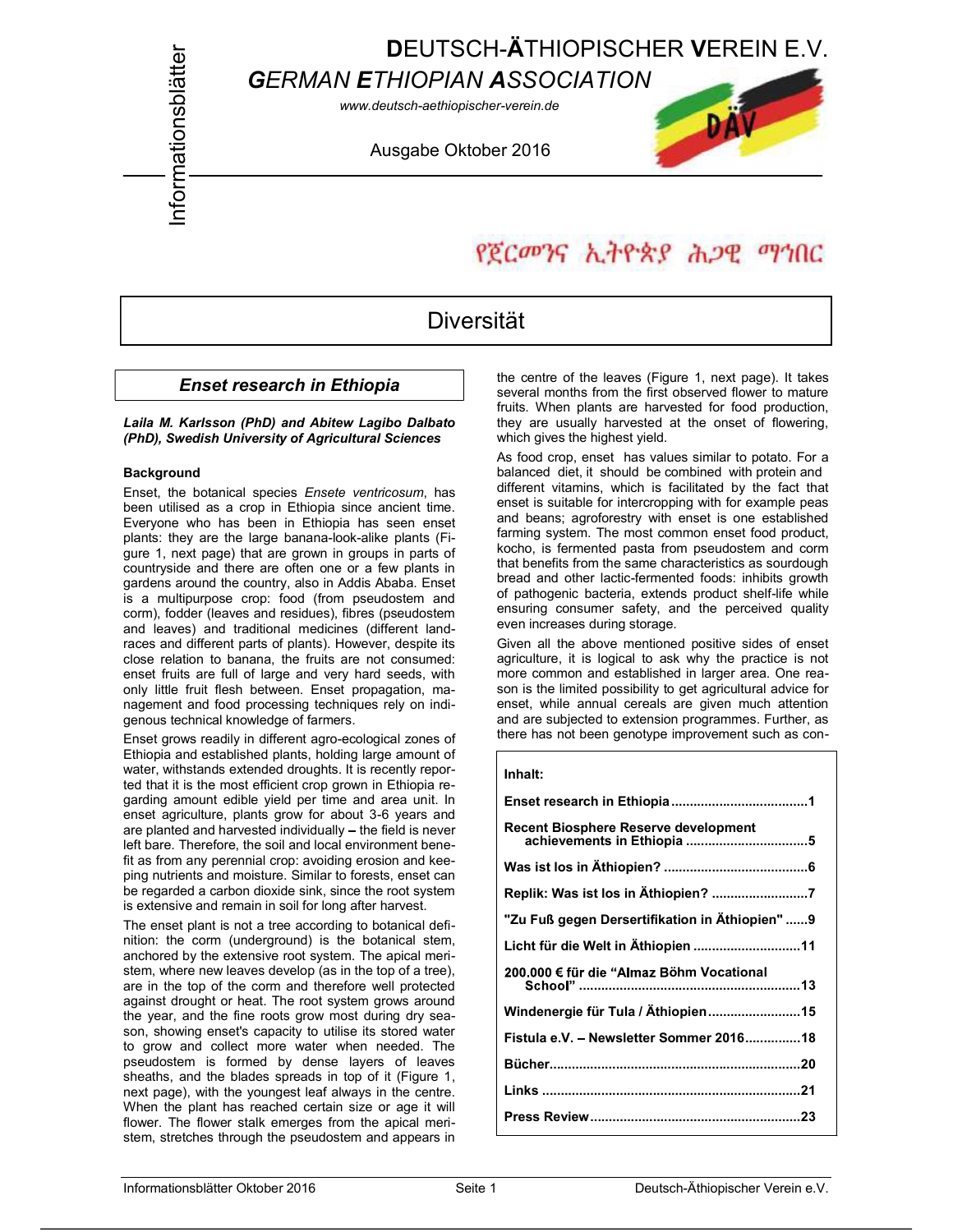scious breeding of enset, farmers use the same landraces as always. Recently, ARC (Areka Research Centre; the national centre for enset research) selected six of the landraces for different agronomic performances and released as cultivars. Since enset is utilised as a crop only in Ethiopia, there is little possibility to utilise findings from other parts of the world, and the research on agricultural practice and development has been limited. Our aims are to contribute with findings relevant for direct implementation in production and to establish knowledge for further improvement of the crop.



Figure 1. Mature Enset plant. The corm (the botanical stem) is underground, the pseudostem is layers of leaves sheaths with the youngest leaf in the centre and the inflorescence (many small flowers at base of the bracts, the bracts looks like one large flower) on a long flower stalk emerging from the corm. Drawing: Laila Karlsson.

#### **Experiments**

In 2010, together with Ethiopian colleagues Dr. Tamado Tana (Haramaya University) and Mikias Yeshitila (ARC) we established an enset research area at Wolaita Sodo University campus (N 06°50'00'', E 37°45'07'', 1882 m a.s.l.), about 300 km south of Addis Ababa, in a region where enset is traditionally grown as food crop. A ca. 25×25 m plot was protected from animals, especially porcupines, by fence (150 cm high, 25 cm into soil) and ditch 50 cm wide and 30 cm deep.

#### Sprouts from corms

The traditional way to propagate enset is to take a corm, cut off the apical meristem and bury it in the soil. The corm will react in the same way as a pelargonium that got its tip cut off: it will produce side-shoots. Each such enset shoot can be planted separately and become a new plant, having the same genome as the parent plant, since the propagation is a way to clone the original plant. From ARC we got corms from the six released cultivars: Endale, Gewada, Kelisa, Mesena, Yanbule and Zerita.

When farmers plant the corms they use different methods, and all farmers claim they use the best method. Therefore, we wanted to compare three common pre-treatments of corms.

The studied pre-treatments were to keep the corm entire, part it in halves and part it in quarters (Figure 2). Each corm also had the apical meristem removed, and three corms to each pre-treatment of each cultivar were used. Holes were dug 40 cm deep and 50 cm in diameter, refilled with 10 cm softened top soil, the corm thereon and above it 15 L of 50/50 % mix of dry cow manure and soil, then levelling with remaining soil and dry grass on top for shade. After 50 days, with only very little rain, sprouts begun to emerge.



Figure 2. Zemach Chelo (research technician) with enset corms parted in halves or quarters before burial for sprout production. Photo: Laila Karlsson.

Since farmers have told us that it is impossible to water on planted corms, they say they will rotten, we wanted to test that. In addition to the above procedure, we used nine corms of one cultivar (Zerita) to repeat the study with the same pre-treatments and planting procedure but in addition water each corm with 5 L of water every day until rainy period.

At planting it was dry period (January) and very little rain came until late April, when all corms had sprouted with at least one new shoot. The sprouts were allowed to grow attached to corms during the main rainy season, until mid-October. At that time, there were many and large sprouts (Figure 3).

Regardless of pre-treatment and cultivar, the seven largest sprouts from each corm had an average circumference of 28.7 cm nine months after burial; thus, they were really large plants after short time. The results showed that shoots from corms parted in smaller pieces emerged sooner (average 61, 70 and 85 days for first emergence from corms parted in quarters, halves or kept entire), and had more sprouts (average 80, 66 and 26 for corms parted in quarters, halves or kept entire). The drawback with parting corms in smaller pieces is if there is unusual prolonged drought, since an entire corm will keep its moisture better.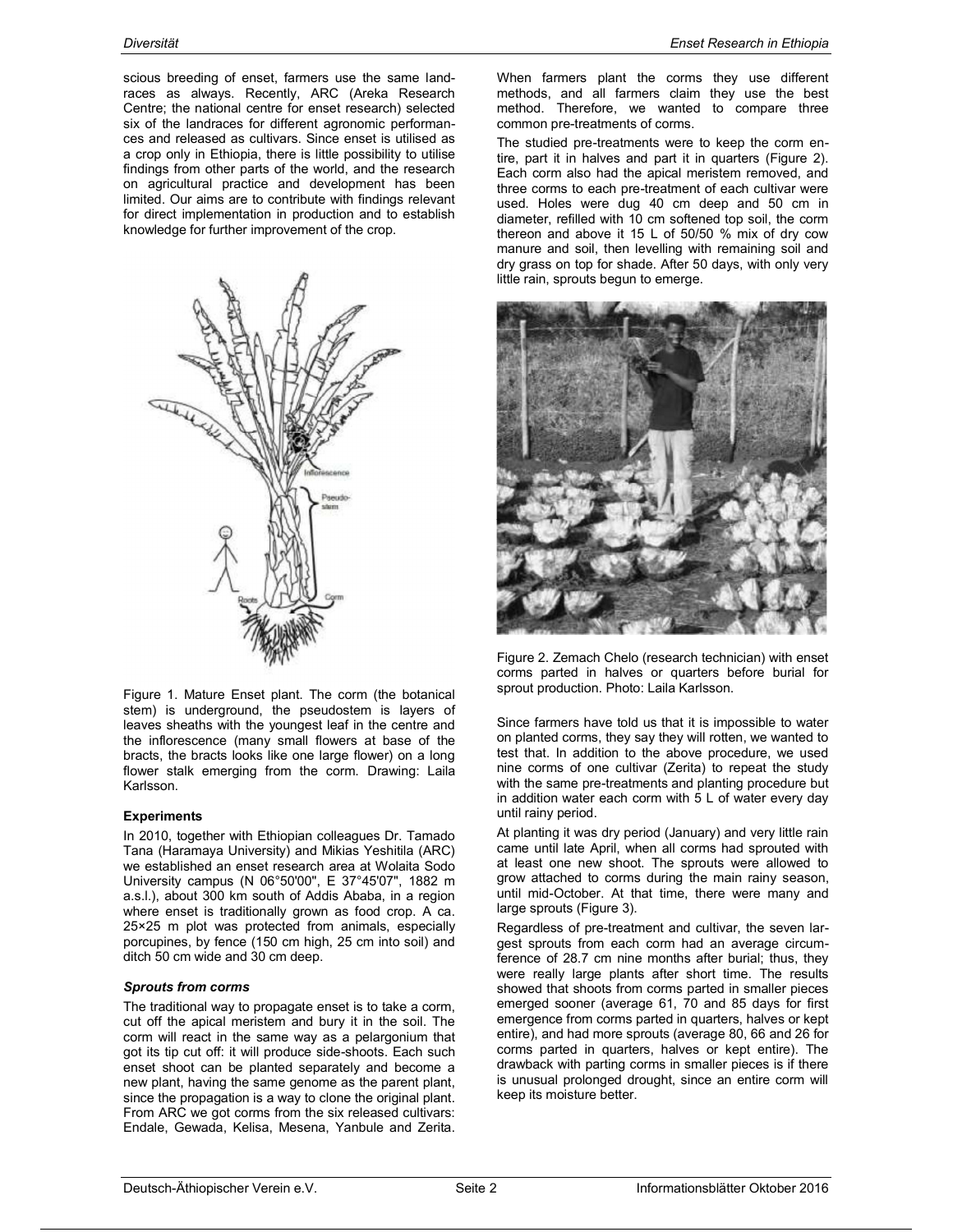

Figure 3. The authors with 4405 enset sprouts from 63 corms, nine months after burial and six months after sprout emergence. Photo: Getachew Kefita.

The watered corms did not rotten; instead they emerged earlier (average over the three pre-treatments were 62 days compared to 73) and the sprouts were more equalsized (standard deviation 1.5 dm<sup>3</sup> compared to 2.2). Thus, if a farmer has access to a water source, planted enset corms can, without any risk, be given water if unexpected prolonged drought occurs after corm burial for propagation.

The sprouts were larger than expected, and farmers were amazed. Sprouts of different sizes were planted individually, and there were clear correlation between planting size and plant size even after three years of growth, showing that it is beneficial to achieve large sprouts initially.

#### New genotypes from seeds

Cross-fertilisation, seed setting and germination is the way nature achieves new genotypes, and among these new seedlings the most suitable in the present environment will give most offspring to the future. This has been utilised for conscious breeding since the rise of agriculture 10,000 years ago, and could also be used to develop new enset cultivars. Since enset is usually propagated through cloning, before seed set, it is necessary to make agreement with individual farmers to keep certain plants until seed maturation and to search for wild plants with mature seeds. This study was done to get knowledge on seed germination and seedling growth.

To study seed germination and growth of seedlings, seeds from eleven enset plants, wild and cultivated, were collected. The seeds have very hard seed coat, and they are impermeable to water except at thin channels at one side of the seed. We included several physical and chemical treatments known to weaken different kinds of seed coats, but none of these had any positive effect on germination. Thus, the water uptake through the thin channels should be the natural way before seeds germinate. When we placed seeds on moist sand, germination varied from 5 to 55% for seeds from different mother plants, with no significant

difference between wild and cultivated origin. More research is needed to investigate if there is possibility to get higher and even germination percentage or if the germinability is naturally low and varied.

For the germinated seedlings, growth was very efficient (Figure 4). They grew well in natural local soil but growth was enhanced if given manure as for corm burial.



Figure 4. Enset seeds, newly germinated, three week seedlings and 21 months after germination with inflorescence, and the authors. Photo: the authors.

#### Conclusions and future research

The experiments with propagation from corms show clearly that knowledge of great importance for smallholder farmers can be achieved without advanced research techniques.

The results of corm pre-treatment and watering are directly useful and can be communicated to farmers, and there is a brochure in Amharic that can be used by agricultural advisors. Further studies should be done on details in amount of manure and to what extent digging large and deep hole is required, but currently the advice to follow our method is useful. Probably the large sprout sizes were connected to the fact that we put effort in digging large holes and put back softened soil for the corms to sprout into (the soil is naturally quite hard and compact) and that we placed dry manure direct in contact with the corm; the belief among farmers is that this will cause rotting and they put instead soil on corm and manure on soil surface. However, we used dry, pulverised manure and mixed with 50 % soil, which should allow the new developing roots easy access to nutrients and thus favour strong growth without risk of causing rotting.

More research is needed on germination, and it is also needed to study flowering, pollination, fertilisation and seed set to be able to deliberately cross between genotypes in a desired and controlled way. However, it